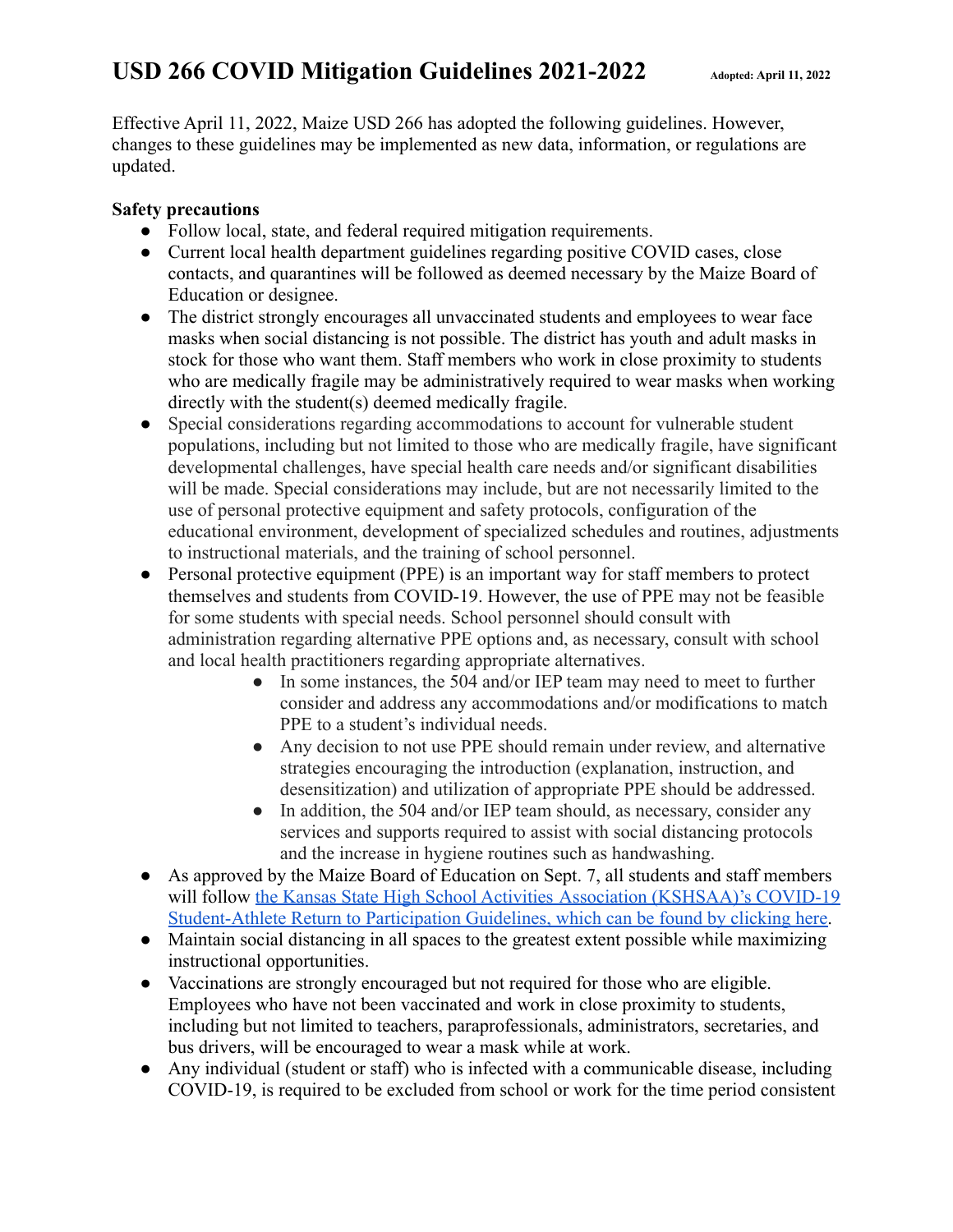# **USD 266 COVID Mitigation Guidelines 2021-2022 Adopted: April 11, <sup>2022</sup>**

with communicable disease policy and statutory requirements. This is considered an isolation.

- $\circ$  Remain at home for 5 full days (symptom onset day 0)
- If after 5 days the person is fever-free for 24 hours without the use of fever-reducing medications AND they have no symptoms or their symptoms are resolving, they can return to work or school but must wear a well-fitting mask at all times for an additional 5 days. They cannot take their mask off while at school, so they cannot participate in activities where a mask cannot be worn and would need to be separated from other students to eat meals. This includes employees.
	- If their symptoms are not resolving or they still have a fever after 5 days, they would remain at home in isolation until their symptoms were resolving and they were fever-free for 24 hours without medication.
	- Those with proof of a current negative test on any day of their abbreviated isolation period may remove their face mask at work/school. Tests must be clinical and not home tests.
- All individuals, vaccinated or unvaccinated, who are symptomatic and have an exposure to COVID-19 should consult with their physician, seek testing, and wear a mask when around others. Students or employees who have COVID test results pending due to symptoms or suspected exposure should stay home and wait for results. Individuals who are exposed to COVID-19 and are ordered to quarantine by Sedgwick County Health Department (SCHD) will be excluded from school.
- All students and employees are expected to stay at home when sick or symptomatic following a potential COVID-19 exposure.
- Students or employees potentially exposed to a positive case should consider one of two options to protect themselves and others from exposure:
	- Exclusion for 7 days but return to school or work on the 8th day of exclusion with a negative PCR test taken on the 6th day from the potential exposure
	- A daily negative COVID test and no present symptoms for 7 consecutive days from the close contact. Those choosing this option should wear a face mask in school and during school activities throughout the 7-day period.
	- **Exception**: Employees or students who are household contacts of a positive case will continue to be considered a high-risk close contact. Students or staff members who are able to remain isolated from the household case may only attend school following one of the two testing and symptom-monitoring options listed above. Those unable to remain isolated from the household positive case will need to stay home for 10 days and then come to school masked and complete 7 days of testing.
- The district will continue to monitor recommendations from the Sedgwick County Health Department (SCHD), Kansas COVID Workgroup for Kids, Kansas Department of Health and Environment (KDHE) and the Center for Disease Control and Prevention (CDC). The utilization of federal stimulus funds, a full-time COVID-19 Coordinator, and additional support staff will be hired for the 2021-2022 school year.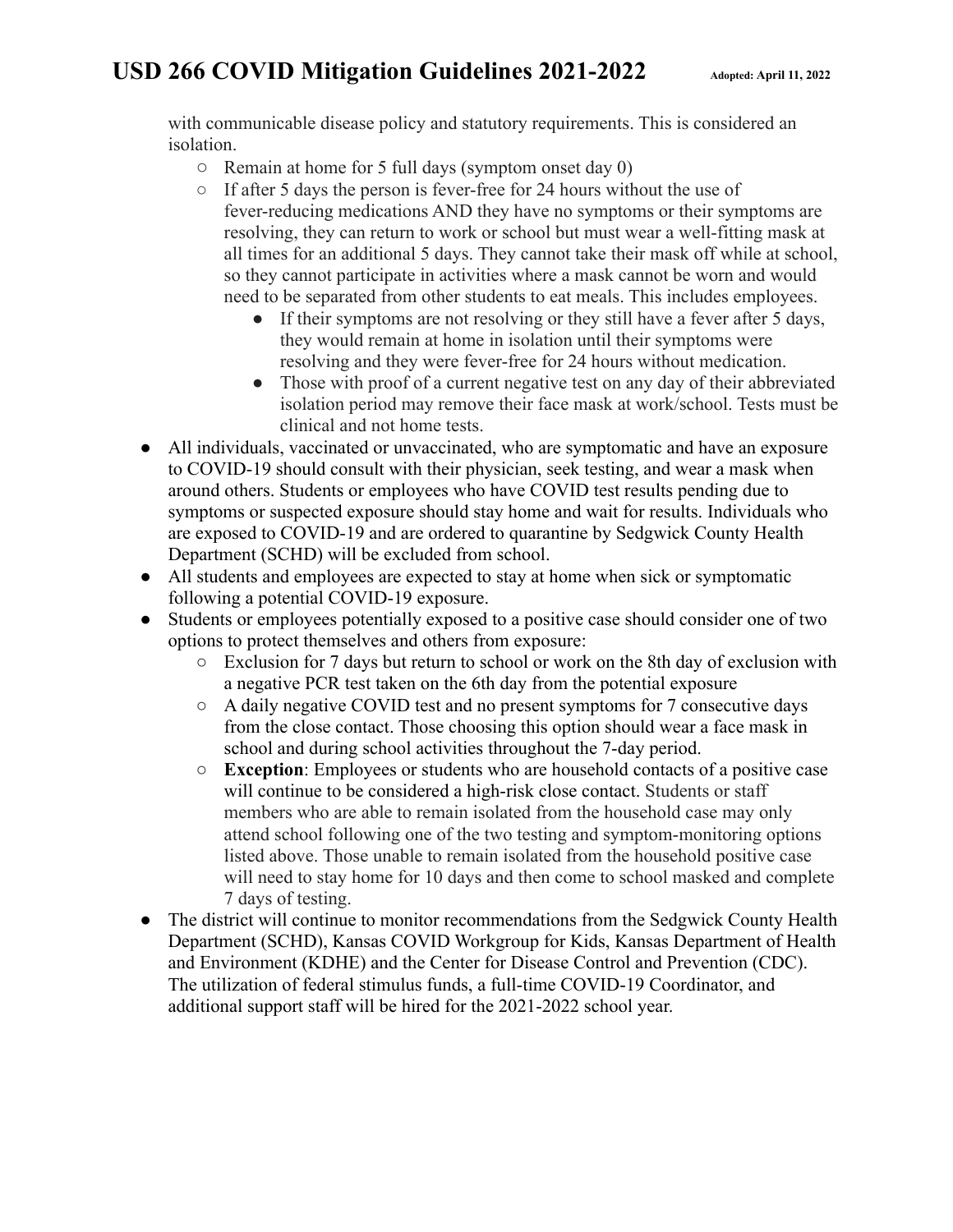### **Voluntary Testing Program**

The Kansas Department of Health and Environment (KDHE) is offering a voluntary testing program for school districts with the goal of keeping staff and students in the classroom throughout the school year by guarding against COVID-19 outbreaks and managing positive cases. The district will assign one staff member who will coordinate the onsite program in conjunction with the Wichita State University Molecular Diagnostics Laboratory (MDL), funded by KDHE.

- **Voluntary Symptomatic Testing -** MDL, in coordination with the state's testing program, will provide individualized PCR testing of nasal or saliva specimens for persons who are presenting symptoms of COVID-19. The free onsite test would be voluntary and provide convenience for staff and students without having to schedule an offsite test to determine if they have the virus. PCR testing is more sensitive than antigen testing and can identify cases in the early stages of infection prior to transmission occurring.
- **Voluntary Testing after Exposure -** Access to testing is important for students and staff who are exposed to a person with COVID-19. Because COVID-19 has overlapping symptoms with many other respiratory viruses, differentiation between COVID-19 and other viruses is more difficult when voluntary testing is not available. Access to testing after exposure is helpful so that students and staff can stay in or return to in-person school as quickly as possible. MDL will help implement county guidelines for post exposure testing.

The voluntary program includes test materials, trained test personnel, specimen transport and processing, safe disposal of medical waste, and fully compliant results reporting. Turnaround time for test results is 24-48 hours, with most results available in less than 24 hours.

#### **Healthy schools**

- Enhanced cleaning efforts will continue throughout the district. Disinfecting wipes and hand sanitizer will be available.
- Maintain maximum ventilation practices with HVAC, windows/doors, and use of outdoor instruction.
- Students and employees are encouraged to use bottle fillers provided in all school buildings.
- Regular hand washing and/or sanitizing will be encouraged and education will continue.
- Indoor classroom celebration parties and similar activities where a large number of visitors are expected will be prohibited.

### **Caring employees**

- USD 266 will continue to collect vaccination information from families in accordance with district policy and state law. If families provide verification of voluntary COVID-19 vaccination, the information will be recorded. Individuals will not be excluded based solely on COVID-19 vaccination status. As with all communicable diseases, vaccination information may be used when making exclusion decisions. The district will, at times, partner with outside agencies to provide space for voluntary vaccination clinics.
- District health staff will monitor student and employee COVID cases.
- Staff are expected to self-monitor for COVID symptoms.